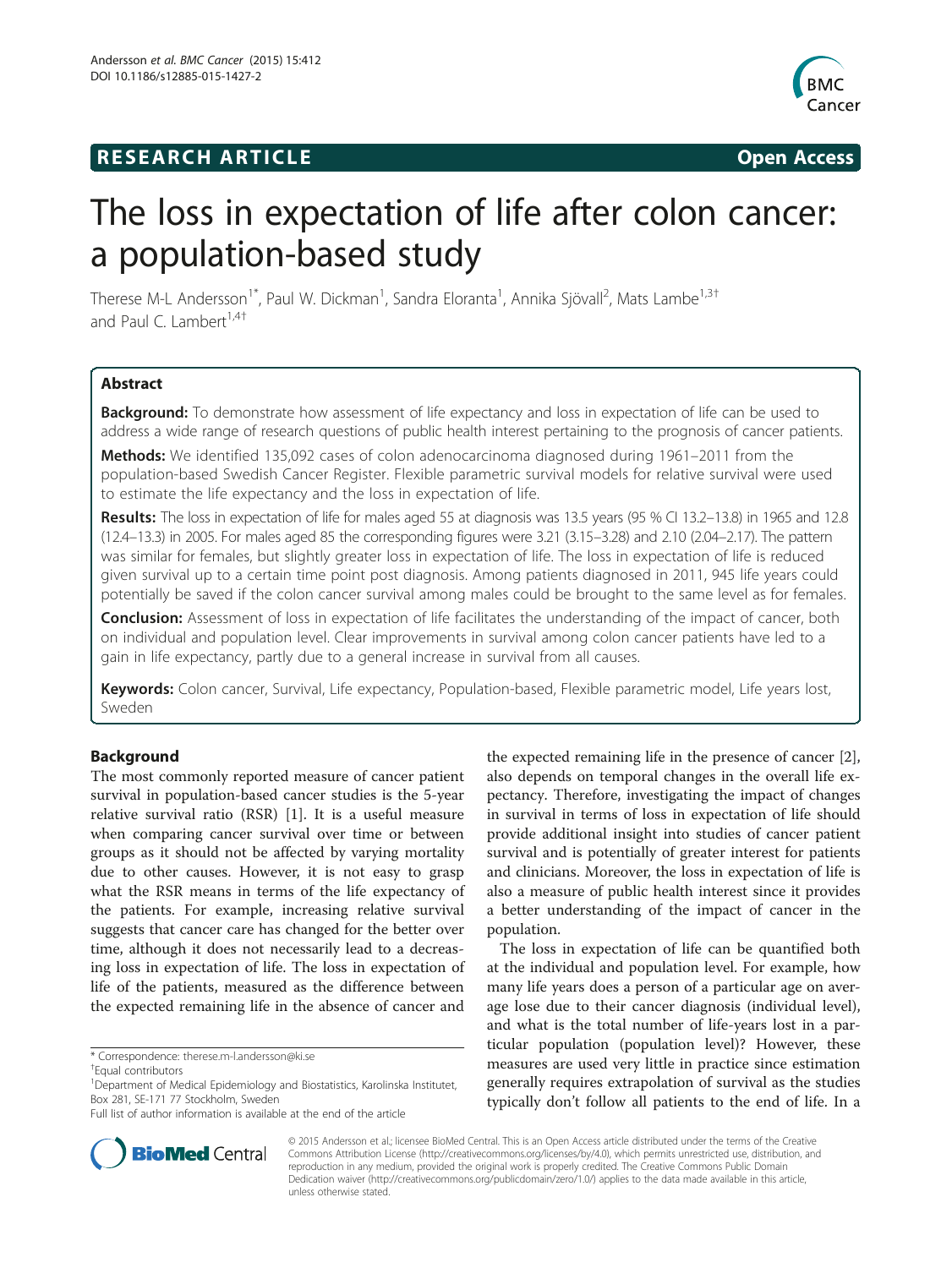recent study, we showed that the loss in expectation of life can be reliably estimated using flexible parametric relative survival models [\[3](#page-8-0)], and we developed software to enable the estimation [[4\]](#page-8-0).

For the purpose of the present study, we demonstrate how estimation of loss in expectation of life can be used to address a wide range of research questions of public health interest pertaining to the survival and prognosis of colon cancer patients. Using data from the population based Swedish Cancer Register, the aim of the present study was three-fold. Firstly, to examine how life expectancy and loss of expectation of life for patients with colon cancer has changed over calendar time and to estimate the loss in expectation of life for recently diagnosed patients. Secondly, to estimate loss of expectation of life conditional on survival to, for example, one and five year after diagnosis, and thirdly to examine how many life-years can potentially be saved at a population level if sex differences in colon cancer survival could be eliminated.

#### Methods

### Data

All incident cases of colon adenocarcinoma were identified in the nationwide population-based Swedish Cancer Register during the years 1961–2011. The Swedish Cancer Register was established in 1958. Clinicians and pathologists are independently required by law to notify the register about all new cases of cancer, which contributes to the completeness of the Swedish Cancer Register [[5\]](#page-8-0). For the purpose of the present study, individuals with multiple records of primary colon adenocarcinomas were only included with their first recorded diagnosis. We excluded diagnoses that were detected incidentally at autopsy, individuals aged less than 20 at diagnosis or if the date of diagnosis was recorded to be after the date of death. All patients were followed-up until death, first emigration after diagnosis, 31/12-2012 or 15 years after diagnosis, whatever came first.

### Introduction to the statistical methods and concepts

Relative survival is defined as the ratio of the observed all-cause survival among cancer patients and the expected survival in a comparable group in the general population. It has become the preferred measure of cancer patient survival in population-based studies as it captures mortality that is either directly or indirectly related to the cancer without requiring information on cause of death [[1\]](#page-8-0). The advantage of relative survival over causespecific survival is that cause of death is not always available or reliable. Even if accurate information on cause of death is available it is often difficult to determine whether or not a death is due to the diagnosed cancer or not. For example it may not be obvious how to classify deaths that are secondary effects of treatment. The limitation of relative survival is that a comparable group in the general population has to be defined to obtain the expected survival. Population life tables are usually used, stratified on age, calendar year and sex, and the cancer patients are assumed to have the same expected survival as the general population. This assumption is generally feasible for colon cancer, but not for smoking-related cancers such as lung cancer where the patients would have a lower expected survival than the general population. It is interpreted as the proportion of patients still alive in the hypothetical scenario where cancer is the only possible cause of death. The mortality analogue to relative survival is excess mortality, defined as the difference between the observed all-cause mortality rate among cancer patients and the expected mortality rate in a comparable group in the general population.

The expectation of life from the date of cancer diagnosis until death (due to any cause) gives an estimate of the average number of years cancer patients are expected to live after they are diagnosed with cancer. The loss in expectation of life due to cancer is the difference between the anticipated expectation of life (in the absence of cancer), and the expectation of life among the cancer patients [\[2](#page-8-0)]. The anticipated expectation of life can be estimated from population mortality tables. Estimation of life expectancy generally requires extrapolation of the survival function, due to limited follow-up, since it requires all subjects to have died. It has been shown that the extrapolation of the observed survival function can be done reliably using flexible parametric survival models within a relative survival approach [[3](#page-8-0)]. Flexible parametric survival models are fitted on the log cumulative hazard scale [[4](#page-8-0), [6](#page-8-0), [7](#page-8-0)] and model the baseline hazard directly via restricted cubic splines and thus obviate the need to pre-specify a parametric distribution for the survival function. In this framework, various assumptions about the future excess mortality can be made, but since the long-term excess mortality constitutes a relatively small part of the all-cause mortality from around 6 or 7 years after diagnosis, the extrapolation is not heavily dependent on these assumptions.

Traditionally, cancer patient survival is estimated from time of diagnosis. However, from a clinical perspective it is also important to know how the survival changes as patients have survived several years after diagnosis. This is estimated by conditional survival probabilities. Similarly, the loss in expectation of life can be estimated conditional on surviving past a certain point after diagnosis, by estimating life expectancy and loss in expectation of life based on extrapolated conditional survival functions.

In studies where the purpose of the investigation is to provide estimates of the survival experience for recently diagnosed patients, a period approach to estimation (as opposed to a cohort approach) has been suggested and proven empirically superior [[8](#page-8-0), [9\]](#page-8-0). In a period analysis, only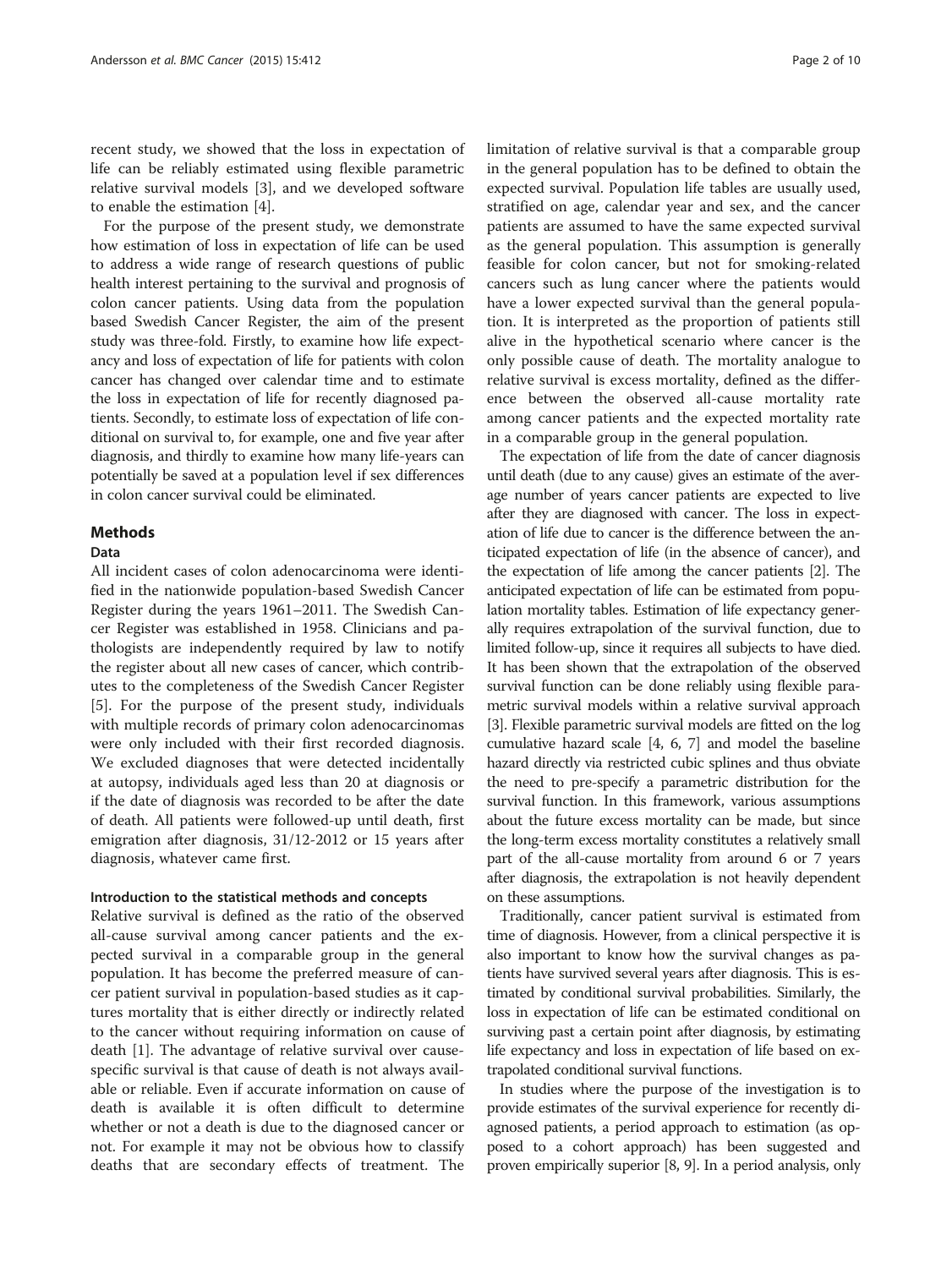recently diagnosed patients contribute to the estimates of short term survival whereas patients diagnosed further in the past still contribute to estimates of long term survival. This set-up is made possible by pre-specifying a period window, and only person-time experienced within the period window contributes to the analysis.

#### Modeling and estimation

To examine temporal trends in life expectancy and loss of expectation of life for patients with colon cancer a flexible parametric survival model for relative survival was fitted. The fitted model was used to extrapolate excess mortality beyond follow-up to enable estimation of life expectancy. Age at diagnosis, sex and year of diagnosis were included as covariates, with two-way interactions between all covariates and time-dependent effects. Age and year of diagnosis were modeled continuously and non-linearly using restricted cubic splines, and the results are presented for selected ages and calendar years.

To obtain estimates for recently diagnosed patients, from whom there is limited follow-up information, a period analysis was carried out with the period window set to 1/1- 2007–31/12-2012, and a flexible parametric model was again fitted including the effects of age and sex.

Expected mortality rates, by age, sex and calendar year, were available up until 2011 and extrapolations of expected survival were based on population mortality projections from Statistics Sweden [[10](#page-8-0)], estimated using the Lee-Carter method [[11](#page-8-0)].

In order to quantify the impact of sex differences in survival, we applied the female cancer mortality rates to males (but keeping the male background mortality rates) to estimate what the loss in expectation of life for males would be if males had the same cancer patient mortality as females. This measure was used to calculate the total number of life years that would potentially be gained in the Swedish population if colon cancer survival among males could be brought to the same level as for females. In these calculations the total amount of life years lost for all patients in 2011 were contrasted to the corresponding total number of life years lost if males were given the female cancer mortality rates (as predicted from the model using period analysis).

All analyses were performed using Stata 12 (Statacorp, College Station, TX, USA). An extended description of the modelling assumptions and estimation is provided in Additional file [1](#page-8-0). The study was approved by the Institutional Review Board at Karolinska Institutet.

#### Results

#### Descriptive statistics

Descriptive statistics for the 135,092 patients included in the study are presented in Table [1.](#page-3-0) The most common age

group at diagnosis was 70–79 years (36 % of the patients). There were more females than males (52 vs. 48 %) and the annual number of patients diagnosed increased with calendar time. The total follow-up time was 635,449 personyears and 100,208 patients died during follow-up.

# Temporal trends in life expectancy and loss of expectation of life

Table [2](#page-4-0) shows the estimated 5-year RSR, the loss in expectation of life in years and the proportion of expected life lost, for males and females of selected ages and calendar years. The 5-year RSR decreased with increasing age for earlier years (e.g. 40.6 % (95 % CI 39.3–41.9) for males in 1965 aged 55 and 24.8 % (23.2–26.5) for males aged 85), but is fairly constant over age in 2005 (e.g. 61.5 % (60.5–62.6) for a males aged 55 and 59.8 % (58.5–61.1), for males aged 85). There was a clear increase in 5-year RSR over calendar time, and females in general had a higher 5-year RSR than males for all ages and calendar years.

Figure [1](#page-5-0) shows temporal trends in life expectancy from diagnosis for colon cancer patients and for a comparable disease-free general population. The difference between these two curves gives the loss in expectation of life. While the life expectancy for the colon cancer patients increased over calendar time, this increase mimics to a large extent the increase observed in the general population, and therefore the impact on the loss in expectation of life is modest (Table [2,](#page-4-0) Fig. [2\)](#page-6-0). For example, for males aged 55 at diagnosis the loss in expectation of life was 13.5 years (95 % CI 13.2–13.8) in 1965 and 12.8 (12.4–13.3) in 2005. Female colon cancer patients have a better life expectancy than males, but since females in the general population have even higher life expectancy than males, the loss in expectation of life was greater among female patients.

There were pronounced age variations in life expectancy for cancer patients, with younger patients surviving longer. The loss in expectation of life decreased with age, since younger patients have a longer life expectancy in general. As an example, in 2005 males aged 85 lost on average 2.10 years, 95 % CI 2.04–2.17, compared to 12.8 years for males aged 55.

#### Conditional loss in expectation of life

The loss in expectation of life decreased with follow-up time (Fig. [3\)](#page-7-0), especially during the first few years post diagnosis. For female patients diagnosed in 2000 who had survived 5 years, the loss in expectation of life was 3.17 years (95 % CI 2.67–3.67) if diagnosed at age 55. For those diagnosed at age 65, 75 or 85 the corresponding conditional loss in expectation of life was 2.05 (1.80–2.29), 0.85 (0.74–0.97) and 0.06 (0.01–0.11) years respectively. After 8–10 years the life expectancy of the cancer patients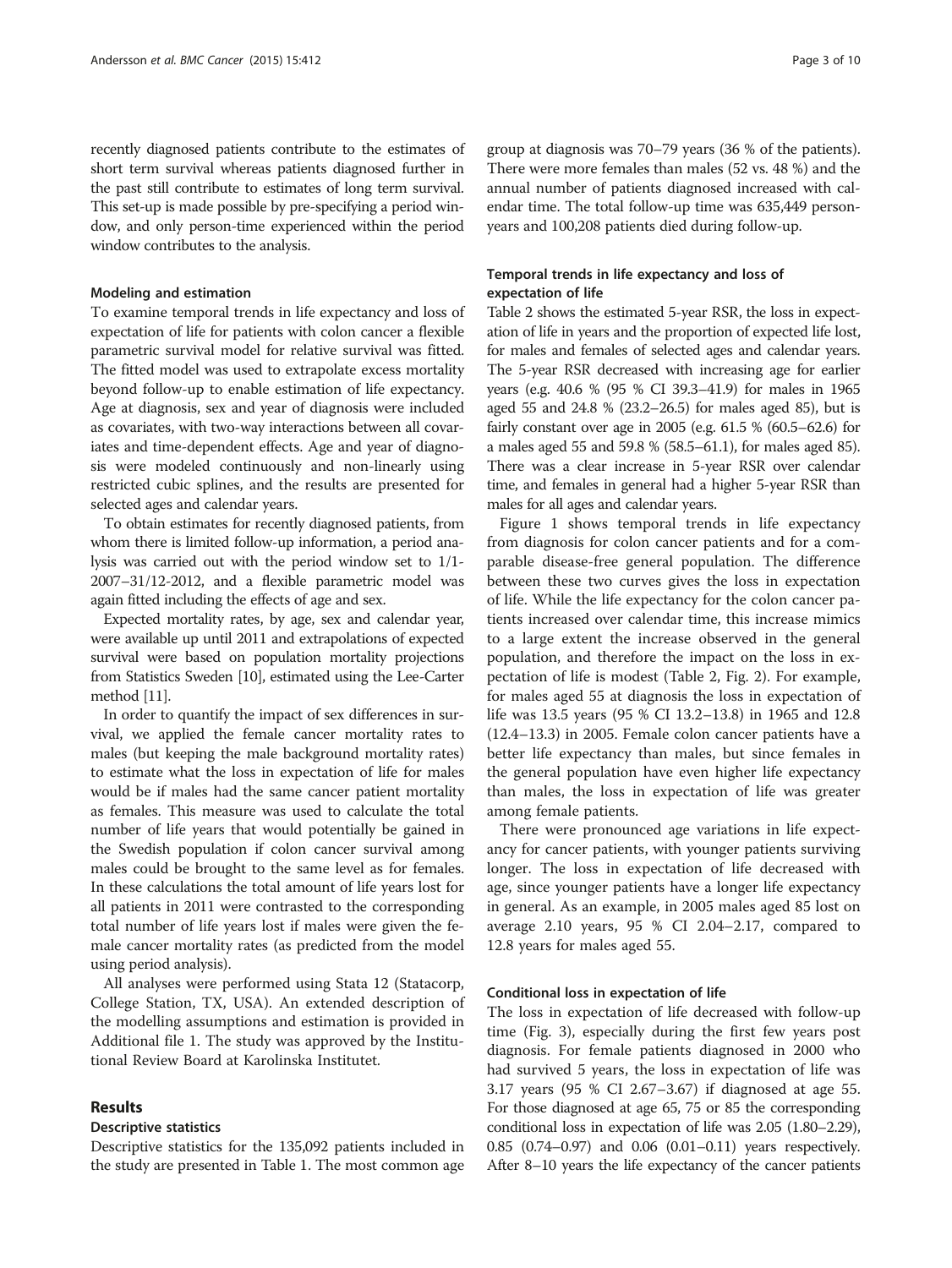<span id="page-3-0"></span>Table 1 Descriptive statistics for colon cancer patients diagnosed in Sweden during 1961–2011. N = number of diagnoses, d = number of deaths during follow-up<sup>a</sup>, % d = percentage dying during follow-up<sup>a</sup>

|           | 1961-1971     |        |      | 1972-1981     |        | 1982-1991 |               | 1992-2001 |      | 2002-2011     |        | Total |               |        |      |               |         |      |
|-----------|---------------|--------|------|---------------|--------|-----------|---------------|-----------|------|---------------|--------|-------|---------------|--------|------|---------------|---------|------|
|           | N(%           | d      | % d  | N.            | D      | % d       | <sup>N</sup>  | D.        | % d  | -N            | D      | % d   | <sup>N</sup>  | D      | % d  | N             | a.      | % d  |
| Age       |               |        |      |               |        |           |               |           |      |               |        |       |               |        |      |               |         |      |
| $<$ 50    | 1498 (7.3)    | 947    | 63.2 | 1180 (5.2)    | 716    | 60.7      | 1162(4.4)     | 639       | 55.0 | 1282(4.3)     | 632    | 49.3  | 1476 (4.2)    | 509    | 34.5 | 6598 (4.9)    | 3443    | 52.2 |
| $50 - 59$ | 2800 (13.7)   | 1929   | 68.9 | 2667 (11.7)   | 1793   | 67.2      | 2480 (9.3)    | 1535      | 61.9 | 2905 (9.7)    | 1604   | 55.2  | 3280 (9.2)    | 1219   | 37.2 | 14,132 (10.5) | 8080    | 57.2 |
| 60-69     | 5451 (26.7)   | 4481   | 82.2 | 5897 (26.0)   | 4567   | 77.5      | 6477 (24.4)   | 4665      | 72.0 | 6234 (20.9)   | 4059   | 65.1  | 8083 (22.8)   | 3113   | 38.5 | 32,142 (23.8) | 20,885  | 65.0 |
| 70-79     | 6939 (34.0)   | 6506   | 93.8 | 8271 (36.4)   | 7557   | 91.4      | 10,015 (37.7) | 8885      | 88.7 | 11,043 (36.9) | 9130   | 82.7  | 12,224 (34.5) | 5971   | 48.9 | 48,492 (35.9) | 38,049  | 78.5 |
| $80 +$    | 3731 (18.3)   | 3684   | 98.7 | 4697 (20.7)   | 4634   | 98.7      | 6439 (24.2)   | 6313      | 98.0 | 8440 (28.2)   | 8156   | 96.6  | 10,421 (29.4) | 6964   | 66.8 | 33,728 (25.0) | 29,751  | 88.2 |
| Males     | 10.014 (49.0) | 8819   | 88.1 | 10,803 (47.6) | 9426   | 87.3      | 12,507 (47.1) | 10,712    | 85.7 | 14,451 (48.3) | 11,712 | 81.1  | 17.435 (48.8) | 9058   | 52.0 | 65,210 (48.3) | 49,727  | 76.3 |
| Females   | 10.405 (51.0) | 8728   | 83.9 | 11,909 (52.4) | 9841   | 82.6      | 14,066 (52.9) | 11,325    | 80.5 | 15,453 (51.7) | 11,869 | 76.8  | 18,049 (51.2) | 8718   | 48.3 | 69,882 (51.7) | 50,481  | 72.2 |
| Total     | 20.419 (15.1) | 17.547 | 85.9 | 22,712 (16.8) | 19,267 | 84.8      | 26,573 (19.7) | 22,037    | 82.9 | 29,904 (22.1) | 23,581 | 78.9  | 35,484 (26.3) | 17.776 | 50.1 | 135.092 (100) | 100.208 | 74.2 |

<sup>a</sup>Patients are followed until death, first emigration after diagnosis, 31/12-2012 or a maximum of 15 years after diagnosis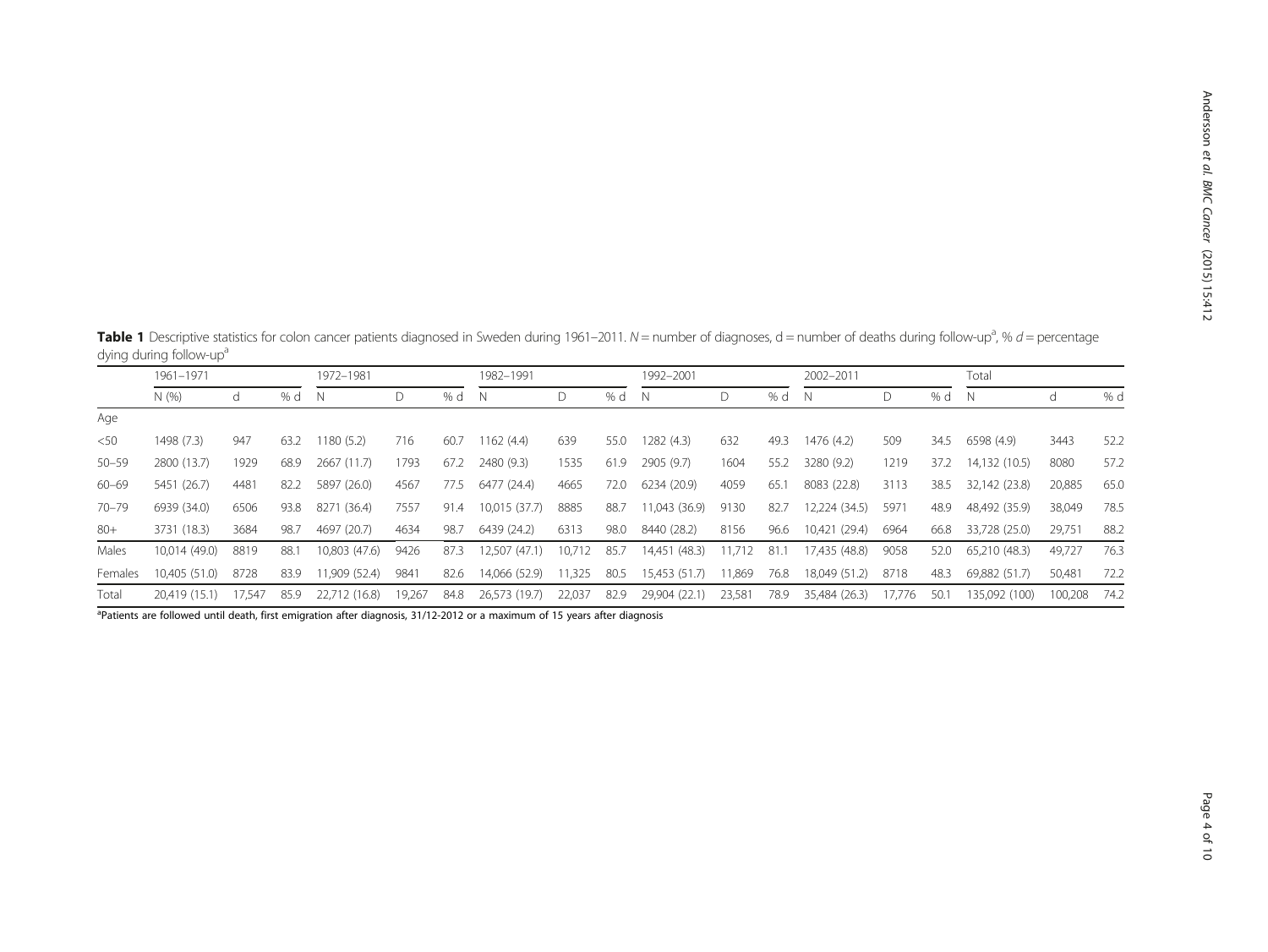|      |             | Age 55       |              | Age 65       |              | Age 75       |              | Age 85       |              |  |
|------|-------------|--------------|--------------|--------------|--------------|--------------|--------------|--------------|--------------|--|
|      |             | Males        | Females      | Males        | Females      | Males        | Females      | Males        | Females      |  |
| 1965 | 5y RS (%)   | 40.6         | 41.9         | 36.5         | 38.2         | 31.3         | 33.3         | 24.8         | 27.0         |  |
|      |             | (39.3; 41.9) | (40.7; 43.2) | (35.5; 37.8) | (37.2; 39.2) | (30.2; 32.5) | (32.2; 34.4) | (23.2; 26.5) | (25.4; 28.6) |  |
|      | LEL (years) | 13.5         | 16.1         | 8.85         | 10.8         | 5.31         | 6.16         | 2.95         | 3.21         |  |
|      |             | (13.2; 13.8) | (15.8; 16.5) | (8.70; 9.00) | (10.6; 11.0) | (5.22; 5.40) | (6.06; 6.27) | (2.89; 3.01) | (3.15; 3.28) |  |
|      | PELL (%)    | 60.9         | 59.6         | 62.8         | 61.3         | 64.5         | 62.9         | 68.8         | 67.3         |  |
|      |             | (59.6; 62.3) | (58.2; 60.9) | (61.8; 63.9) | (60.2; 62.4) | (63.4; 65.5) | (61.8; 63.9) | (67.4; 70.2) | (65.9; 68.7) |  |
| 1975 | 5y RS (%)   | 44.3         | 46.0         | 41.5         | 43.4         | 37.4         | 39.7         | 31.9         | 34.5         |  |
|      |             | (43.2; 45.4) | (44.9; 47.0) | (40.6; 42.3) | (42.6; 44.3) | (36.5; 38.4) | (38.8; 40.7) | (30.4; 33.3) | (33.1; 35.9) |  |
|      | LEL (years) | 13.2         | 15.5         | 8.59         | 10.6         | 4.87         | 6.07         | 2.70         | 3.17         |  |
|      |             | (12.9; 13.4) | (15.2; 15.9) | (8.46; 8.72) | (10.5; 10.8) | (4.80; 4.95) | (5.98; 6.17) | (2.64; 2.75) | (3.11; 3.23) |  |
|      | PELL (%)    | 57.3         | 55.4         | 58.3         | 56.4         | 58.1         | 56.7         | 60.5         | 59.1         |  |
|      |             | (56.2; 58.5) | (54.2; 56.6) | (57.4; 59.1) | (55.5; 57.3) | (57.3; 59.0) | (55.8; 57.6) | (59.3; 61.7) | (57.9; 60.3) |  |
| 1985 | 5y RS (%)   | 51.3         | 53.2         | 49.7         | 51.8         | 47.0         | 49.5         | 42.6         | 45.5         |  |
|      |             | (50.4; 52.3) | (52.3; 54.1) | (48.9; 50.5) | (51.1; 52.6) | (46.1; 47.8) | (48.7; 50.2) | (41.3; 44.0) | (44.4; 46.7) |  |
|      | LEL (years) | 12.9         | 14.4         | 7.99         | 9.56         | 4.45         | 5.54         | 2.23         | 2.70         |  |
|      |             | (12.7; 13.2) | (14.1; 14.8) | (7.86; 8.11) | (9.40; 9.72) | (4.38; 4.52) | (5.45; 5.63) | (2.18; 2.27) | (2.65; 2.76) |  |
|      | PELL (%)    | 51.3         | 48.7         | 50.9         | 48.6         | 49.3         | 47.7         | 48.7         | 47.6         |  |
|      |             | (50.2; 52.4) | (47.6; 49.8) | (50.1; 51.7) | (47.8; 49.4) | (48.5; 50.1) | (47.0; 48.5) | (47.6; 49.7) | (46.6; 48.6) |  |
| 1995 | 5y RS (%)   | 56.5         | 58.5         | 56.0         | 58.3         | 54.5         | 57.1         | 51.5         | 54.5         |  |
|      |             | (55.5; 57.5) | (57.6; 59.4) | (55.2; 56.7) | (57.5; 59.0) | (53.7; 55.3) | (56.3; 57.8) | (50.2; 52.7) | (53.4; 55.6) |  |
|      | LEL (years) | 13.0         | 13.7         | 8.23         | 9.24         | 4.20         | 5.07         | 1.97         | 2.40         |  |
|      |             | (12.7; 13.3) | (13.4; 14.1) | (8.09; 8.38) | (9.06; 9.42) | (4.12; 4.27) | (4.97; 5.16) | (1.92; 2.02) | (2.34; 2.46) |  |
|      | PELL (%)    | 47.8         | 44.6         | 46.6         | 43.6         | 43.1         | 41.2         | 40.2         | 39.1         |  |
|      |             | (46.6; 48.9) | (43.5; 45.8) | (45.7; 47.4) | (42.8; 44.5) | (42.3; 43.9) | (40.5; 42.0) | (39.2; 41.2) | (38.2; 40.1) |  |
| 2005 | 5y RS (%)   | 61.5         | 63.6         | 62.0         | 64.3         | 61.5         | 64.1         | 59.8         | 62.7         |  |
|      |             | (60.5; 62.6) | (62.6; 64.6) | (61.2; 62.8) | (63.5; 65.1) | (60.6; 62.4) | (63.3; 64.9) | (58.5; 61.1) | (61.6; 63.9) |  |
|      | LEL (years) | 12.8         | 13.0         | 8.14         | 8.59         | 4.27         | 4.82         | 1.76         | 2.10         |  |
|      |             | (12.4; 13.3) | (12.5; 13.5) | (7.91; 8.38) | (8.33; 8.86) | (4.16; 4.38) | (4.69; 4.96) | (1.70; 1.81) | (2.04; 2.17) |  |
|      | PELL (%)    | 44.2         | 40.6         | 42.2         | 38.7         | 38.3         | 35.7         | 33.5         | 32.3         |  |
|      |             | (42.6; 45.9) | (38.9; 42.3) | (41.0; 43.4) | (37.5; 39.9) | (37.3; 39.2) | (34.7; 36.7) | (32.5; 34.6) | (31.3; 33.2) |  |

<span id="page-4-0"></span>Table 2 5-year relative survival (5y RS), loss in expectation of life (LEL) and proportion of expected life lost (PELL) for selected ages, together with 95 % confidence intervals, for colon cancer patients diagnosed in Sweden during 1961–2011

was similar to that of the general population. The pattern was similar for males and across calendar years.

# Number of life years gained if males had the relative survival of females

The estimated total number of life years lost for the 3827 patients diagnosed in 2011 in Sweden was 23,480 years (Table [3](#page-7-0)). If males would have had the same cancer mortality as females (but still the background mortality of males) this would instead have been 22,535 years, giving a potential gain of 945 life years. Table [3](#page-7-0) also shows the potential gain in loss in expectation of life at the individual level. Males aged 55 at diagnosis would on average live 0.93 years longer if they had the same cancer patient mortality as females aged 55 at diagnosis, whereas this number is 0.13 years for 85 year old males.

# **Discussion**

Life expectancy and loss in expectation of life can be used to address a wide range of research questions of public health interest pertaining to the prognosis of cancer patients. We have demonstrated this by investigating life expectancy and loss in expectation of life after a diagnosis of colon cancer, how this changes over calendar time as well as from time of diagnosis, and by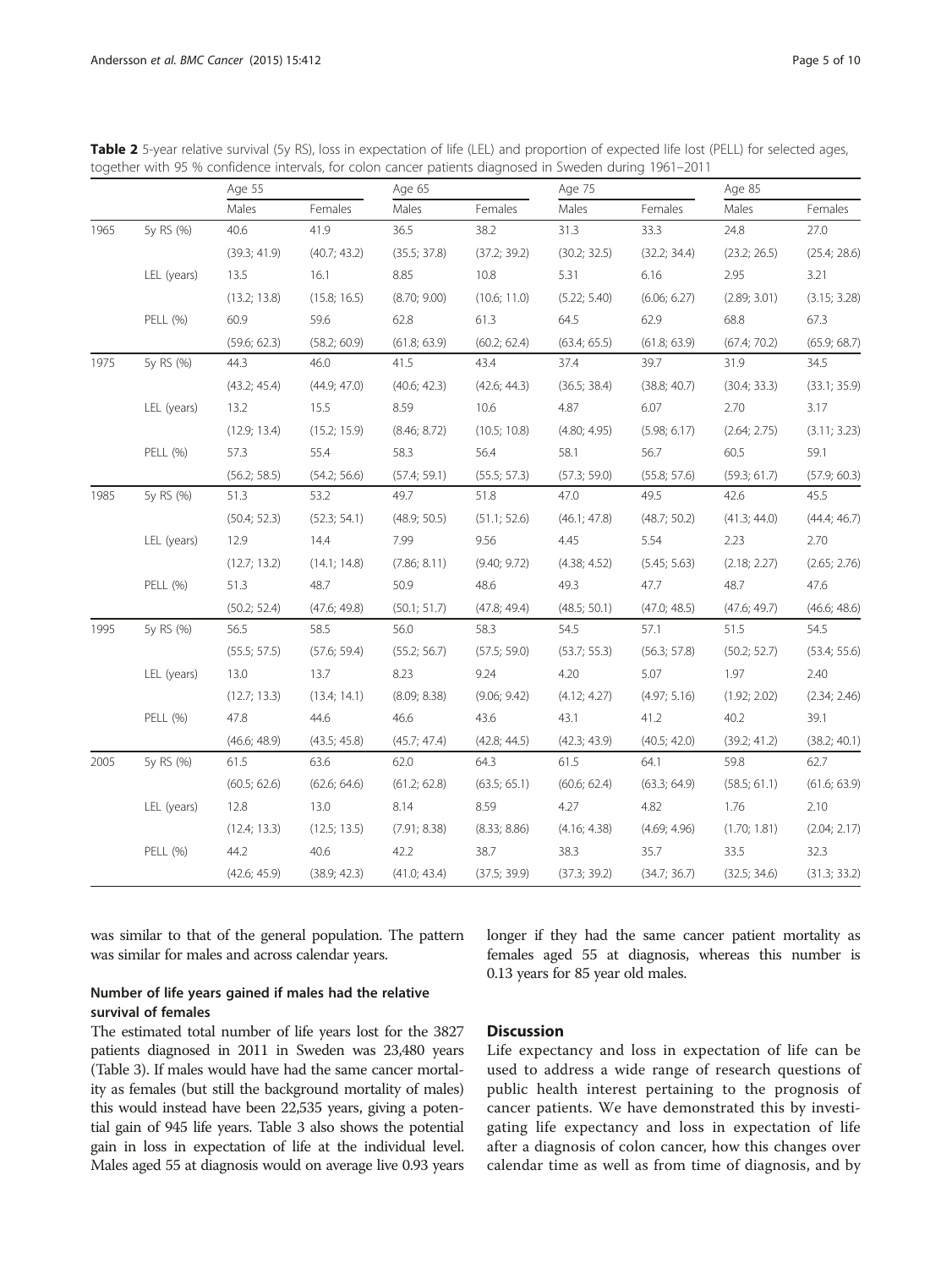<span id="page-5-0"></span>

quantifying the survival difference between males and females.

Improved patient survival for cancer of the colon has been observed in Sweden and many other countries [[12](#page-8-0)–[16](#page-8-0)], reflecting improvements in adjuvant treatments as well as surgical techniques and peri-operative care that have led to an increasing proportion of patients safely operated on [\[17](#page-8-0)–[19\]](#page-8-0). Of special note is that there seem to be only modest changes in the loss in expectation of life over time for colon cancer patients, since the improvements in the life expectancy in this patient group to a large extent have mimicked the improvement in life expectancy in the Swedish population. Whilst age is an important predictor of prognosis for many types of cancer, the 5-year RSR for colon cancer in Sweden is now very similar across age groups [[16\]](#page-8-0). However, since young individuals have a longer life expectancy, a cancer diagnosis has a larger impact on loss in expectation of life. Thus, with regard to prognosis as a function of age, assessment of loss in expectation of life can provide a complement to e.g. the 5-year RSR since it gives more weight to young patients who have more years to lose.

Since cancer patient mortality changes with time since diagnosis, it is of interest to assess survival probabilities conditional on surviving up to a certain point [\[20, 21\]](#page-8-0), and not only in survival measured from diagnosis. For that reason, it is of interest to present loss in expectation of life conditional on surviving up to a certain time point. This is of importance from the patient's perspective, but also for health care planning. Our results show that the loss in expectation of life decreases substantially within the first few years after a colon cancer diagnosis and for those who had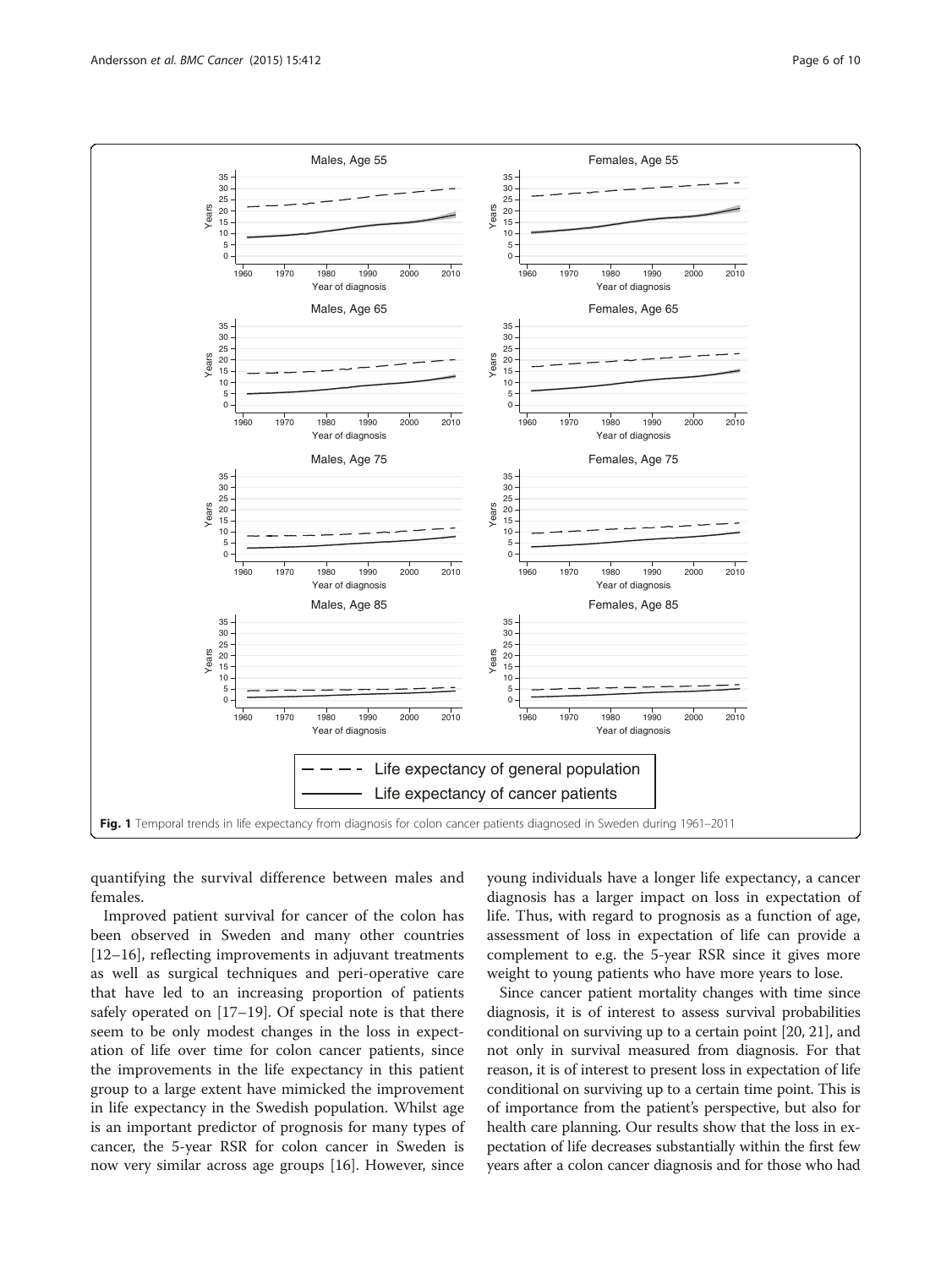<span id="page-6-0"></span>

lived to 10 years post diagnosis, life expectancy was similar to that seen in the general population.

A small but persistent sex difference in survival of colon cancer patients has been observed in many studies, with males having a worse prognosis [\[12, 16, 22, 23\]](#page-8-0). Neither the reasons nor the impact of this difference is fully understood. It may reflect differences in sub site distribution [[24](#page-8-0)–[26](#page-8-0)], different anatomy with less efficient removal of lymph nodes at surgery among male patients [\[27](#page-8-0)], comorbidity burden [\[28](#page-8-0)] or differences in the likelihood of early diagnosis due to deep-rooted health care seeking behaviours [[28](#page-8-0), [29](#page-8-0)]. By estimating loss in expectation of life, we have shown that among patients diagnosed with colon cancer in 2011, 945 life years could potentially have been saved in Sweden if male patients had the same survival as female patients. Quantifying the impact of survival differences between groups in this way could also be used for exploring differences between socioeconomic groups, or between countries. This has been the focus of a large number of studies with some recent studies quantifying differences as the number of avoidable deaths [\[30](#page-8-0)–[35](#page-8-0)]. A disadvantage of avoidable deaths is that the measure is highly time-dependent, since deaths can only be postponed and not avoided in the long run.

Another approach of comparing the life expectancy of cancer patients to the life expectancy of the general population is to estimate years of life lost (YLL) [[36](#page-8-0)–[38](#page-8-0)]. This is estimated by comparing the age at death of those dying due to cancer and the expected age at death for each individual or a pre-specified cut-off age (for example mean age at death in the population). One of the limitations with YLL is that its estimation relies on

accurate cause of death classification. Another limitation is that this approach only includes patients that have died due to cancer, irrespective of when they were diagnosed, and therefore it cannot be used for a specific cohort of patients. Also, if a cut-off age is used, any differences between groups that occur after the cut-off age are ignored. The loss in expectation of life, on the other hand, is an informative measure for understanding the impact of cancer in the population, in a specific cohort and on the life expectancy for an individual.

Strengths of our study included the use of populationbased data from the Swedish Cancer Register. The overall completeness of the Swedish Cancer Register has been estimated to 96 % [\[5](#page-8-0)]. Information on stage at diagnosis was not available in this material, since the Swedish Cancer Register did not collect stage information until 2003. Temporal trends in life expectancy and loss in expectation of life would certainly differ between stages. Survival for patients with stage I colon cancer has been high for decades, whereas survival for more advanced stages has improved over time [[14,](#page-8-0) [39\]](#page-9-0). It could also be of interest to include information on treatment or local recurrence, but these data have only been reported nationally since 2007, in the Swedish Colorectal Cancer Registry. The only organized screening program in Sweden is in the Stockholm region [[40\]](#page-9-0) and cannot have had an impact on the estimated survival of the total study population. All inhabitants in Stockholm between 60–69 years old are invited to send in guaiac-based faecal occult blood tests. The screening program started in 2008, including two birth cohorts every year, so not all cohorts were included when the current study stopped. In total 165 cases of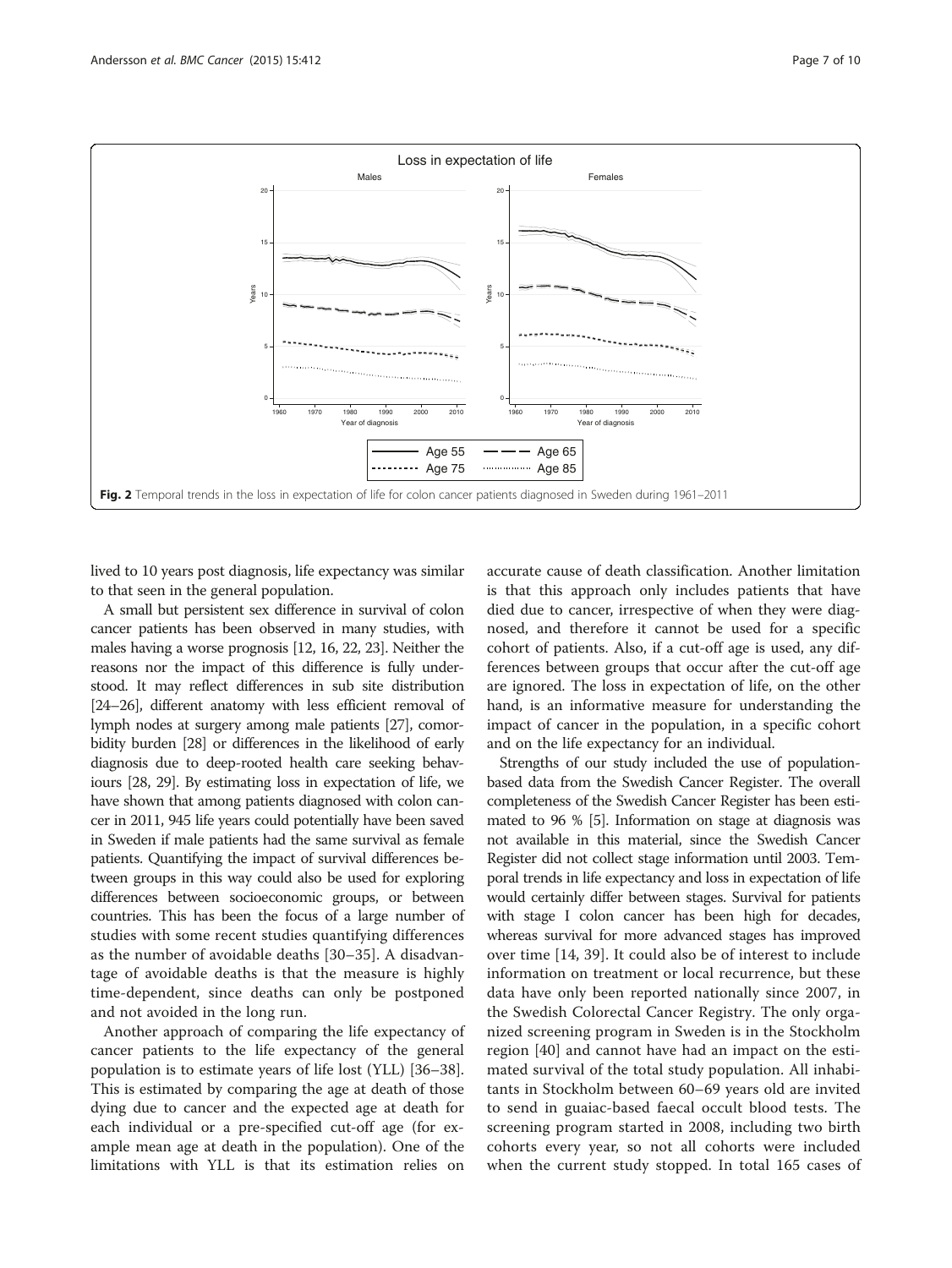<span id="page-7-0"></span>

| Table 3 Potential life years gained if sex differences in colon |
|-----------------------------------------------------------------|
| cancer patient survival in Sweden could be eliminated, for      |
| individual patients aged 55, 65, 75 and 85 and in the total     |
| cohort diagnosed in 2011                                        |

| Age        | Life years lost |               | female cancer<br>mortality rates | Life years lost using | Extra years of life<br>using female cancer<br>mortality rates |                  |  |
|------------|-----------------|---------------|----------------------------------|-----------------------|---------------------------------------------------------------|------------------|--|
|            | Males           | Females Males |                                  | Females               | Males                                                         | Females          |  |
| 55         | 12.16           | 12.34         | 11.23                            | 12.34                 | 0.93                                                          | $\left( \right)$ |  |
| 65         | 8.02            | 8.40          | 7.26                             | 8.40                  | 0.76                                                          | 0                |  |
| 75         | 4.40            | 4.88          | 3.98                             | 4.88                  | 0.42                                                          | 0                |  |
| 85         | 1.86            | 2.18          | 1.74                             | 2.18                  | 0.13                                                          | 0                |  |
| Population | 11,843          | 11.637        | 10,898                           | 11,637                | 945                                                           | 0                |  |

colorectal cancer were found through the organized screening between 2008 and 2011 [[40\]](#page-9-0) out of a total of 15,073 cases diagnosed between 2008 and 2011.

## Conclusion

In summary, assessing loss in expectation of life helps improve the understanding of the impact of a diagnosis of cancer and it is a good complement to the 5-year relative survival ratio. In this population-based study we have demonstrated how summarizing colon cancer survival in terms of loss in expectation of life can be useful in order to gain further insights of the impact of colon cancer on both the individual and population level by examining temporal trends, changes by time since diagnosis and quantifying differences between groups.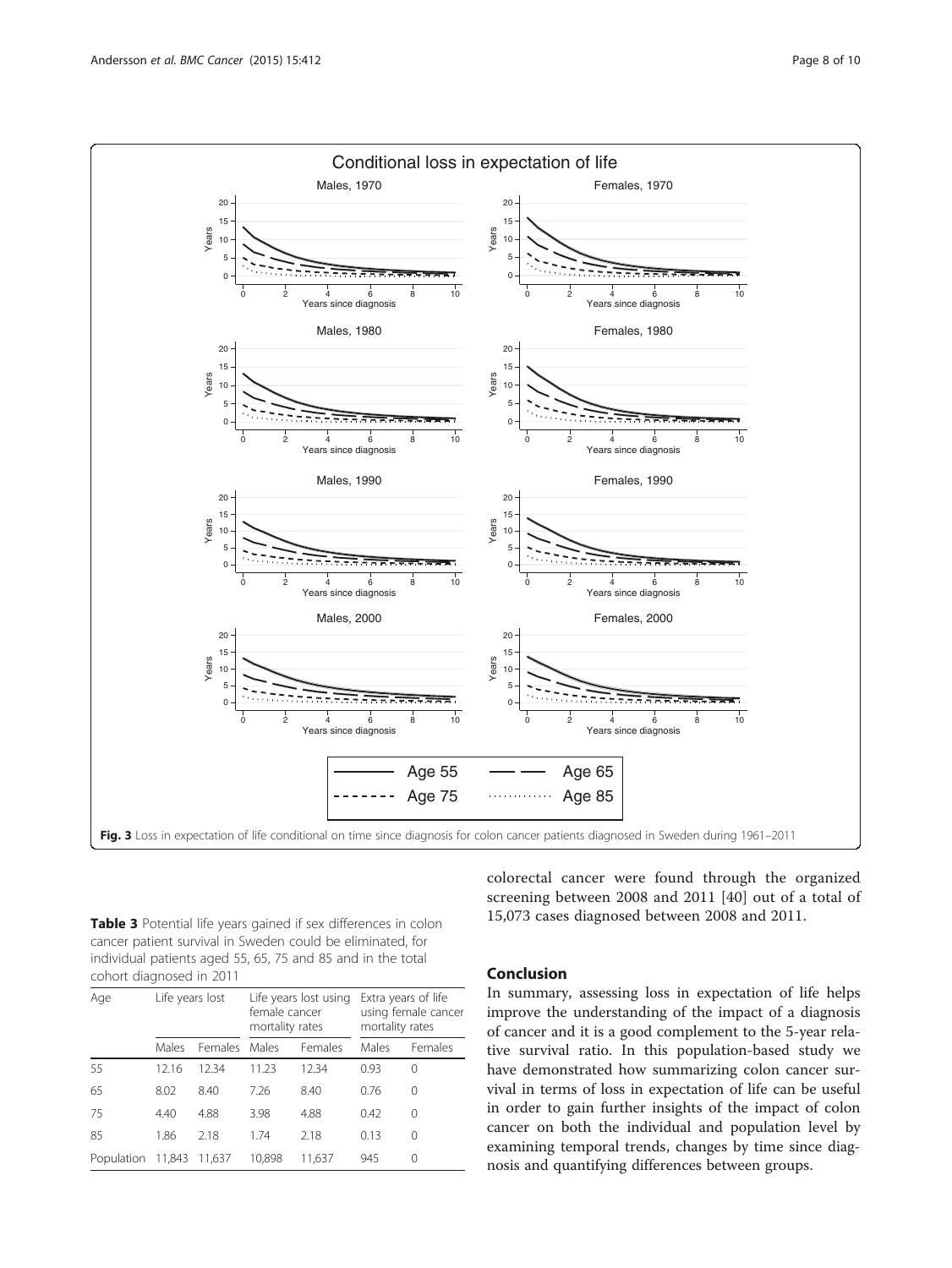# <span id="page-8-0"></span>Additional file

#### [Additional file 1:](http://www.biomedcentral.com/content/supplementary/s12885-015-1427-2-s1.docx) Statistical modeling and estimation.

#### Competing interests

The authors declare that they have no competing interests.

#### Authors' contributions

TMLA, PWD, SE, PCL & ML participated in the design of the study. TMLA carried out the statistical analysis and drafted the manuscript. All authors participated in the interpretation of the data, revised the manuscript as well as read and approved the final manuscript.

#### Acknowledgments

We thank Prof Olof Nyrén for valuable discussion and comments on an earlier version of this manuscript. Part of this work was carried out while PCL was granted study leave by the University of Leicester.

#### Author details

<sup>1</sup>Department of Medical Epidemiology and Biostatistics, Karolinska Institutet, Box 281, SE-171 77 Stockholm, Sweden. <sup>2</sup>Department of Molecular Medicine and Surgery, Karolinska Institutet, Center of Surgical Gastroenterology, Karolinska University Hospital, Stockholm, Sweden. <sup>3</sup>Regional Cancer Centre, Uppsala University Hospital, Uppsala, Sweden. <sup>4</sup> Department of Health Sciences, University of Leicester, Leicester, UK.

# Received: 5 June 2014 Accepted: 6 May 2015<br>Published online: 17 May 2015

#### References

- 1. Dickman PW, Adami HO. Interpreting trends in cancer patient survival. J Intern Med. 2006;260:103–17.
- 2. Hakama M, Hakulinen T. Estimating the expectation of life in cancer survival studies with incomplete follow-up information. J Chronic Dis. 1977;30:585–97.
- 3. Andersson T, Dickman P, Eloranta S, Lambe M, Lambert P. Estimating the loss in expectation of life due to cancer using flexible parametric survival models. Stat Med. 2013;32(30):5286–300.
- Lambert PC, Royston P. Further development of flexible parametric models for survival analysis. Stata J. 2009;9:265–90.
- 5. Barlow L, Westergren K, Holmberg L, Talback M. The completeness of the Swedish cancer register: a sample survey for year 1998. Acta Oncol. 2009;48:27–33.
- 6. Nelson CP, Lambert PC, Squire IB, Jones DR. Flexible parametric models for relative survival, with application in coronary heart disease. Stat Med. 2007;26:5486–98.
- 7. Royston P, Parmar MK. Flexible parametric proportional-hazards and proportional-odds models for censored survival data, with application to prognostic modelling and estimation of treatment effects. Stat Med. 2002;21:2175–97.
- 8. Brenner H, Gefeller O. Deriving more up-to-date estimates of long-term patient survival. J Clin Epidemiol. 1997;50:211–6.
- 9. Brenner H, Gefeller O. An alternative approach to monitoring cancer patient survival. Cancer. 1996;78:2004–10.
- 10. Statistics Sweden. The future population of Sweden 2012–2060. Demographics report. 2012. p. 2.
- 11. Lee RD, Carter LR. Modeling and forecasting U.S. Mortality. J Am Stat Assoc. 1992;87:659–71.
- 12. Brenner H, Bouvier AM, Foschi R, Hackl M, Larsen IK, Lemmens V, et al. Progress in colorectal cancer survival in Europe from the late 1980s to the early 21st century: the EUROCARE study. Int J Cancer. 2012;131:1649–58.
- 13. Lemmens V, van Steenbergen L, Janssen-Heijnen M, Martijn H, Rutten H, Coebergh JW. Trends in colorectal cancer in the south of the Netherlands 1975–2007: rectal cancer survival levels with colon cancer survival. Acta Oncol. 2010;49:784–96.
- 14. van Steenbergen LN, Elferink MA, Krijnen P, Lemmens VE, Siesling S, Rutten HJ, et al. Improved survival of colon cancer due to improved treatment and detection: a nationwide population-based study in The Netherlands 1989–2006. Ann Oncol. 2010;21:2206–12.
- 15. Ostenfeld EB, Erichsen R, Iversen LH, Gandrup P, Norgaard M, Jacobsen J. Survival of patients with colon and rectal cancer in central and northern Denmark, 1998–2009. Clin Epidemiol. 2011;3 Suppl 1:27–34.
- 16. Birgisson H, Talback M, Gunnarsson U, Pahlman L, Glimelius B. Improved survival in cancer of the colon and rectum in Sweden. Eur J Surg Oncol. 2005;31:845–53.
- 17. McArdle CS, McKee RF, Finlay IG, Wotherspoon H, Hole DJ. Improvement in survival following surgery for colorectal cancer. Br J Surg. 2005;92:1008–13.
- 18. Mitry E, Bouvier AM, Esteve J, Faivre J. Benefit of operative mortality reduction on colorectal cancer survival. Br J Surg. 2002;89:1557–62.
- 19. Davila JA, Rabeneck L, Berger DH, El-Serag HB. Postoperative 30-day mortality following surgical resection for colorectal cancer in veterans: changes in the right direction. Dig Dis Sci. 2005;50:1722–8.
- 20. Merrill RM, Hunter BD. Conditional survival among cancer patients in the United States. Oncologist. 2010;15:873–82.
- 21. Zamboni BA, Yothers G, Choi M, Fuller CD, Dignam JJ, Raich PC, et al. Conditional survival and the choice of conditioning set for patients with colon cancer: an analysis of NSABP trials C-03 through C-07. J Clin Oncol. 2010;28:2544–8.
- 22. Eloranta S, Lambert PC, Cavalli-Bjorkman N, Andersson TM, Glimelius B, Dickman PW. Does socioeconomic status influence the prospect of cure from colon cancer–a population-based study in Sweden 1965–2000. Eur J Cancer. 2010;46:2965–72.
- 23. Purim O, Gordon N, Brenner B. Cancer of the colon and rectum: potential effects of sex-age interactions on incidence and outcome. Med Sci Monit. 2013;19:203–9.
- 24. DeCosse JJ, Ngoi SS, Jacobson JS, Cennerazzo WJ. Gender and colorectal cancer. Eur J Cancer Prev. 1993;2:105–15.
- 25. Nawa T, Kato J, Kawamoto H, Okada H, Yamamoto H, Kohno H, et al. Differences between right- and left-sided colon cancer in patient characteristics, cancer morphology and histology. J Gastroenterol Hepatol. 2008;23:418–23.
- 26. Wong R. Proximal tumors are associated with greater mortality in colon cancer. J Gen Intern Med. 2010;25:1157–63.
- 27. Nedrebo B, Soreide K, Nesbakken A, Eriksen M, Soreide J, Korner H. Risk factors associated with poor lymph node harvest after colon cancer surgery in a national cohort. Colorectal Dis. 2013;15:e301–8.
- 28. Oksuzyan A, Juel K, Vaupel JW, Christensen K. Men: good health and high mortality. Sex differences in health and aging. Aging Clin Exp Res. 2008;20:91–102.
- 29. Galdas PM, Cheater F, Marshall P. Men and health help-seeking behaviour: literature review. J Adv Nurs. 2005;49:616–23.
- 30. Abdel-Rahman M, Stockton D, Rachet B, Hakulinen T, Coleman MP. What if cancer survival in Britain were the same as in Europe: how many deaths are avoidable? Br J Cancer. 2009;101 Suppl 2:S115–24.
- 31. Pokhrel A, Martikainen P, Pukkala E, Rautalahti M, Seppa K, Hakulinen T. Education, survival and avoidable deaths in cancer patients in Finland. Br J Cancer. 2010;103:1109–14.
- 32. Coleman MP, Forman D, Bryant H, Butler J, Rachet B, Maringe C, et al. Cancer survival in Australia, Canada, Denmark, Norway, Sweden, and the UK, 1995–2007 (the International Cancer Benchmarking Partnership): an analysis of population-based cancer registry data. Lancet. 2011;377:127–38.
- 33. Morris EJ, Sandin F, Lambert PC, Bray F, Klint A, Linklater K, et al. A population-based comparison of the survival of patients with colorectal cancer in England, Norway and Sweden between 1996 and 2004. Gut. 2011;60:1087–93.
- 34. Lambert PC, Holmberg L, Sandin F, Bray F, Linklater KM, Purushotham A, et al. Quantifying differences in breast cancer survival between England and Norway. Cancer Epidemiol. 2011;35:526–33.
- 35. Ellis L, Coleman MP, Rachet B. How many deaths would be avoidable if socioeconomic inequalities in cancer survival in England were eliminated? A national population-based study, 1996–2006. Eur J Cancer. 2012;48:270–8.
- 36. Horm JW, Sondik EJ. Person-years of life lost due to cancer in the United States, 1970 and 1984. Am J Public Health. 1989;79:1490–3.
- 37. Mettlin C. Trends in years of life lost to cancer: 1970 to 1985. CA Cancer J Clin. 1989;39:33–9.
- 38. Burnet NG, Jefferies SJ, Benson RJ, Hunt DP, Treasure FP. Years of life lost (YLL) from cancer is an important measure of population burden–and should be considered when allocating research funds. Br J Cancer. 2005;92:241–5.